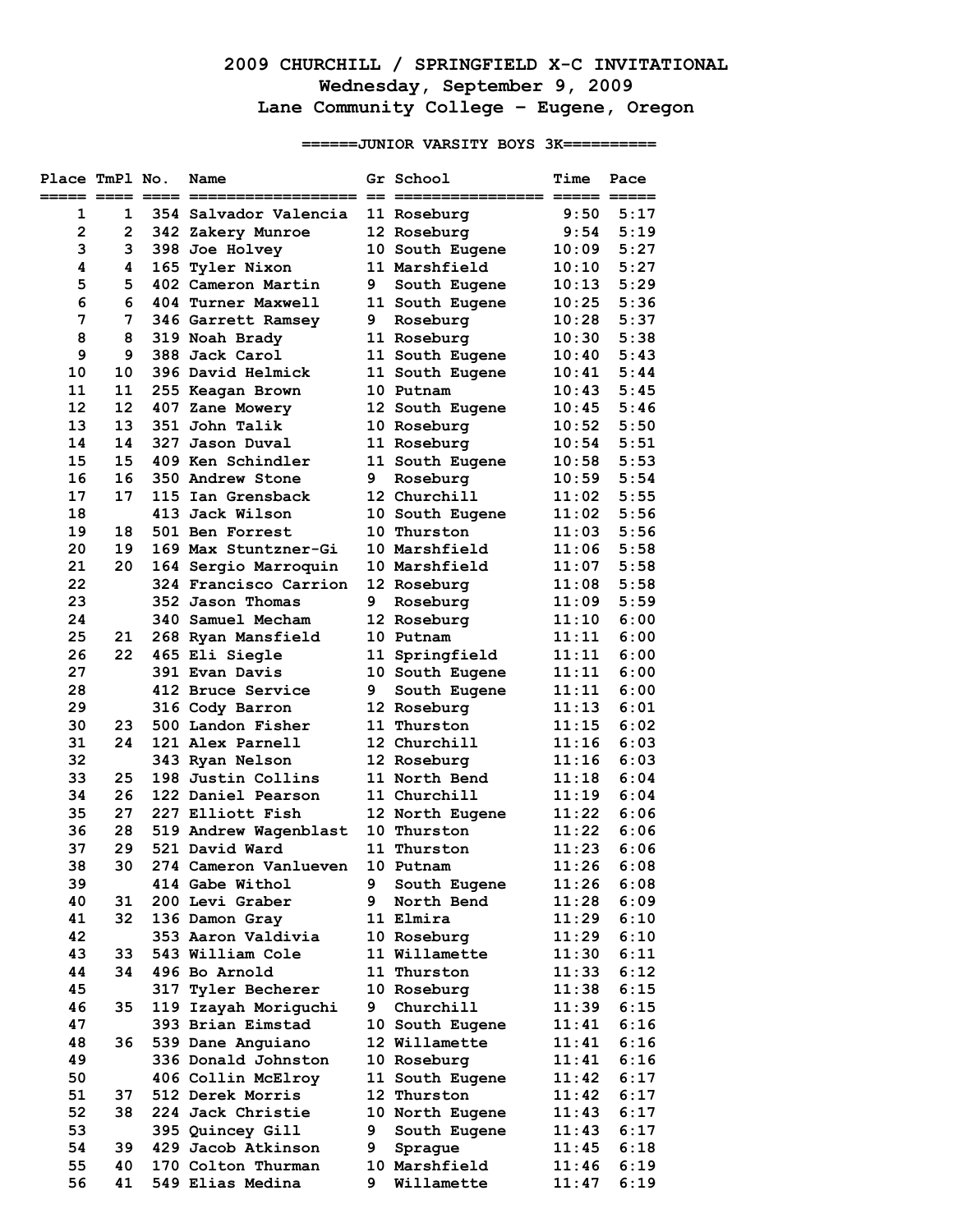| 57         |          | 335 Matthew Johansen                     |    | 10 Roseburg                  | 11:47            | 6:20         |
|------------|----------|------------------------------------------|----|------------------------------|------------------|--------------|
| 58         | 42       | 462 Cam Nguyen                           |    | 12 Springfield               | 11:48            | 6:20         |
| 59         |          | 331 Andy Girod                           |    | 11 Roseburg                  | 11:48            | 6:20         |
| 60         | 43       | 438 Aden Petersen                        |    | 11 Sprague                   | 11:50            | 6:21         |
| 61         | 44       | 229 Jonny Lari                           |    | 12 North Eugene              | 11:51            | 6:21         |
| 62         |          | 349 Cody Stoecker                        |    | 12 Roseburg                  | 11:51            | 6:22         |
| 63         | 45       | 434 Ian Jarvi                            |    | 10 Sprague                   | $\mathtt{11:51}$ | 6:22         |
| 64         |          | 390 Spencer Clark                        |    | 10 South Eugene              | 11:52            | 6:22         |
| 65         | 46       | 126 Craig Williams                       |    | 12 Churchill                 | 11:53            | 6:23         |
| 66         | 47       | 518 Zach Stoneburner                     |    | 10 Thurston                  | 11:54            | 6:23         |
| 67         |          | 325 Aaron Costner                        |    | 10 Roseburg                  | 11:55            | 6:24         |
| 68         |          | 330 Jeremy Gegenhuber                    |    | 12 Roseburg                  | 11:55            | 6:24         |
| 69         | 48       | 461 Brennen Holmes                       | 9  | Springfield                  | 11:59            | 6:26         |
| 70         | 49       | 125 Trevor Smith                         |    | 12 Churchill                 | 12:00            | 6:26         |
| 71         | 50       | 199 Daylen Cossey                        |    | 12 North Bend                | 12:03            | 6:28         |
| 72         | 51       | 437 Andrew Miller                        | 9  | Sprague                      | 12:04            | 6:29         |
| 73         |          | 321 Jacob Bruton                         |    | 11 Roseburg                  | 12:06            | 6:29<br>6:31 |
| 74<br>75   | 52       | 205 Adam Langenstein                     |    | <b>12 North Bend</b>         | 12:09            |              |
| 76         | 53<br>54 | 460 Anthony Castro<br>257 Trevor Cowling |    | 11 Springfield<br>11 Putnam  | 12:13<br>12:17   | 6:33<br>6:36 |
| 77         | 55       | 113 Matt Evans                           |    | 12 Churchill                 | 12:18            | 6:36         |
| 78         | 56       | 139 Talon Larkin                         |    | 10 Elmira                    | 12:18            | 6:36         |
| 79         | 57       | 208 Carter Peck                          |    | 11 North Bend                | 12:19            | 6:37         |
| 80         |          | 497 Robbie Bird                          |    | 12 Thurston                  | 12:19            | 6:37         |
| 81         | 58       | 528 Mackenzie Johanese 9                 |    | Willamette                   | 12:21            | 6:38         |
| 82         | 59       | 163 Blake Kemp                           |    | 11 Marshfield                | 12:23            | 6:39         |
| 83         |          | 118 Jesse Merritt                        |    | 10 Churchill                 | 12:24            | 6:39         |
| 84         |          | 520 Ryan Waldahl                         |    | 12 Thurston                  | 12:25            | 6:40         |
| 85         | 60       | 266 Ben Lee                              |    | 11 Putnam                    | 12:26            | 6:40         |
| 86         | 61       | 552 Kyle Strasdas                        |    | 9 Willamette                 | 12:27            | 6:41         |
| 87         |          | 523 Kody Wirth                           | 9  | Thurston                     | 12:29            | 6:42         |
| 88         | 62       | 464 Kyle Seaholm                         | 9. | Springfield                  | 12:32            | 6:43         |
| 89         |          | 507 Kyle Kohl                            |    | 10 Thurston                  | 12:32            | 6:44         |
| 90         | 63       | 540 Christopher Ewing                    |    | 10 Willamette                | 12:37            | 6:46         |
| 91         | 64       | 553 Anthony Svensson                     |    | 11 Willamette                | 12:44            | 6:50         |
| 92         |          | 546 Jared Hanson                         |    | 10 Willamette                | 12:45            | 6:51         |
| 93         |          | 397 Jack Helmick                         | 9  | South Eugene                 | 12:46            | 6:51         |
| 94         | 65       | 272 William Simpson                      |    | 10 Putnam                    | 12:47            | 6:52         |
| 95         |          | 341 Dustin Mougey                        |    | 12 Roseburg                  | 12:50            | 6:53         |
| 96         |          | 66 168 Ken Sharp                         |    | 10 Marshfield                | $12:52$ 6:55     |              |
| 97         |          | 322 Brandon Buehner                      | 9  | Roseburg                     | 12:53            | 6:55         |
| 98         |          | 503 Austin Fulton                        |    | 12 Thurston                  | 12:56            | 6:57         |
| 99         | 67       | 157 Sebastian Bartlett 9 Marshfield      |    |                              | 12:58            | 6:57<br>6:58 |
| 100        | 68<br>69 | 254 Doug Bender<br>207 Charles Orchard   |    | 10 Putnam                    | 12:58            | 7:00         |
| 101<br>102 |          | 320 Patrick Brady                        |    | 11 North Bend<br>10 Roseburg | 13:03<br>13:04   | 7:01         |
| 103        |          | 265 Daniel Kovalev                       | 9. | Putnam                       | 13:04            | 7:01         |
| 104        |          | 555 Derek York                           |    | 10 Willamette                | 13:05            | 7:01         |
| 105        | 70       | 458 Tyler Arch                           |    | 9 Springfield                | 13:16            | 7:07         |
| 106        | 71       | 463 Marvin Nowak                         |    | 12 Springfield               | 13:17            | 7:08         |
| 107        |          | 339 Camren May                           |    | 10 Roseburg                  | 13:20            | 7:09         |
| 108        |          | 323 Felipe Carrion                       | 9  | Roseburg                     | 13:21            | 7:10         |
| 109        |          | 495 Justin Altmiller                     |    | 10 Thurston                  | 13:21            | 7:10         |
| 110        |          | 315 Kyle Adams                           |    | 10 Roseburg                  | 13:22            | 7:10         |
| 111        |          | 504 Brady Goodman                        |    | 11 Thurston                  | 13:23            | 7:11         |
| 112        | 72       | 435 Jarret Keaton                        |    | 12 Sprague                   | 13:27            | 7:13         |
| 113        |          | 348 Travis Smith                         |    | 12 Roseburg                  | 13:37            | 7:18         |
| 114        |          | <b>510 Hunter Lewis</b>                  | 9  | Thurston                     | 13:42            | 7:21         |
| 115        | 73       | 223 Devin Bunge                          |    | 11 North Eugene              | 13:43            | 7:21         |
| 116        |          | 337 Joel Ma                              |    | 12 Roseburg                  | 13:45            | 7:23         |
| 117        | 74       | 203 Kyleray Katherman                    |    | 11 North Bend                | 13:49            | 7:25         |
| 118        |          | 114 Wesley Force                         |    | 9 Churchill                  | 13:49            | 7:25         |
| 119        | 75       | 143 Josh Morgan                          |    | 9 Elmira                     | 13:53            | 7:27         |
| 120        |          | 260 Steve Gaylord                        |    | 10 Putnam                    | 13:54            | 7:28         |
| 121        |          | 556 Drew York                            |    | 11 Willamette                | 14:03            | 7:33         |
| 122        |          | 333 Mike Hector                          |    | 11 Roseburg                  | 14:12            | 7:37         |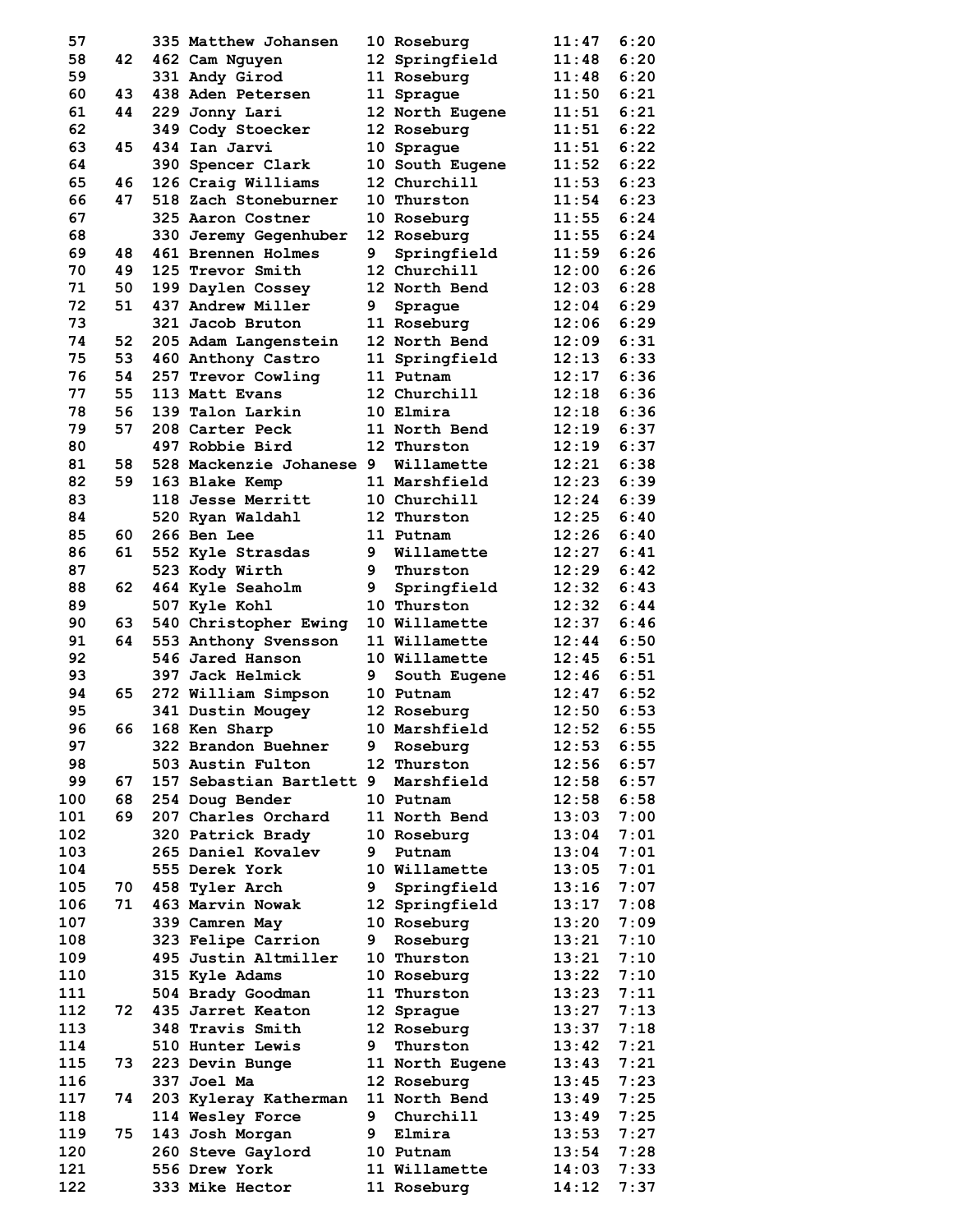**125 548 Ben Latimer 10 Willamette 14:45 7:55 126 459 Taylor Barnhart 9 Springfield 15:08 8:07 127 77 148 Bryan Zimmerman 9 Elmira 15:09 8:08 128 78 134 Ian Cooper 9 Elmira 15:09 8:08 129 544 Will Corliss 11 Willamette 15:33 8:21 130 318 Daniel Beckman 11 Roseburg 15:44 8:27 131 79 141 Mason Locke 10 Elmira 15:46 8:28 132 80 228 Shane Follmann 12 North Eugene 15:47 8:28 133 81 230 Miles Long 12 North Eugene 16:13 8:42 134 345 Troy Phillips 11 Roseburg 16:14 8:43 135 82 441 Asa Stephens 9 Sprague 17:05 9:10 136 176 Malcom Hensley 9 McKay 17:31 9:24 137 442 Leif Tsang 9 Sprague 17:33 9:25 TEAM SCORES - JV BOYS 1. Roseburg 1 2 7 8 13 (14) (16) = 31 Salvador Valencia, Zakery Munroe, Garrett Ramsey, Noah Brady, John Talik, Jason Duval, Andrew Stone 2. South Eugene 3 5 6 9 10 (12) (15) = 33 Joe Holvey, Cameron Martin, Turner Maxwell, Jack Carol, David Helmick, Zane Mowery, Ken Schindler 3. Thurston 18 23 28 29 34 (37) (47) = 132 Ben Forrest, Landon Fisher, Andrew Wagenblast, David Ward, Bo Arnold, Derek Morris, Zach Stoneburner 4. Marshfield 4 19 20 40 59 (66) (67) = 142 Tyler Nixon, Max Stuntzner-Gi, Sergio Marroquin, Colton Thurman, Blake Kemp, Ken Sharp, Sebastian Bartlett 5. Churchill 17 24 26 35 46 (49) (55) = 148 Ian Grensback, Alex Parnell, Daniel Pearson, Izayah Moriguchi, Craig Williams, Trevor Smith, Matt Evans 6. Putnam 11 21 30 54 60 (65) (68) = 176 Keagan Brown, Ryan Mansfield, Cameron Vanlueven, Trevor Cowling, Ben Lee, William Simpson, Doug Bender 7. North Bend 25 31 50 52 57 (69) (74) = 215 Justin Collins, Levi Graber, Daylen Cossey, Adam Langenstein, Carter Peck, Charles Orchard, Kyleray Katherman 8. Springfield 22 42 48 53 62 (70) (71) = 227 Eli Siegle, Cam Nguyen, Brennen Holmes, Anthony Castro, Kyle Seaholm, Tyler Arch, Marvin Nowak 9. Willamette 33 36 41 58 61 (63) (64) = 229 William Cole, Dane Anguiano, Elias Medina, Mackenzie Johanesen, Kyle Strasdas, Christopher Ewing, Anthony Svensson 10. Sprague 39 43 45 51 72 (76) (82) = 250 Jacob Atkinson, Aden Petersen, Ian Jarvi, Andrew Miller, Jarret Keaton, Luke Ginter, Asa Stephens 11. North Eugene 27 38 44 73 80 (81) = 262 Elliott Fish, Jack Christie, Jonny Lari, Devin Bunge, Shane Follmann, Miles Long 12. Elmira 32 56 75 77 78 (79) = 318 Damon Gray, Talon Larkin, Josh Morgan, Bryan Zimmerman, Ian Cooper, Mason Locke** 

 **123 123 Thornton Prime 9 Churchill 14:38 7:51 124 76 433 Luke Ginter 9 Sprague 14:44 7:54**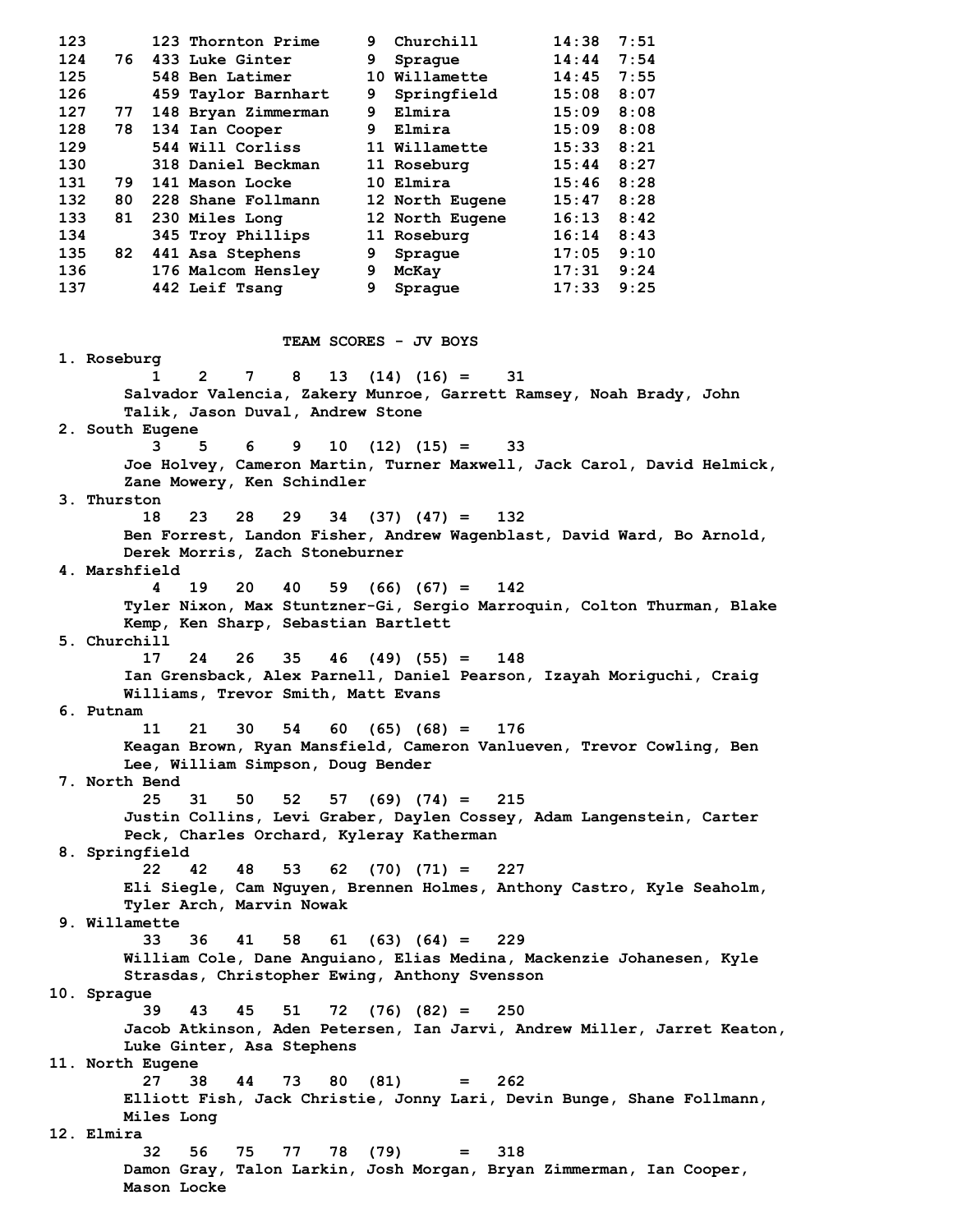## **==========VARSITY BOYS 5K=============**

| Place TmPl No.<br>===== ==== ==== |          | Name<br>-------------------              |   | Gr School                    | Time             | Pace<br>===== ===== |
|-----------------------------------|----------|------------------------------------------|---|------------------------------|------------------|---------------------|
| 1                                 |          | 179 Michael Sherman                      |   | 12 McKenzie                  | 16:29            | 5:19                |
| $\overline{2}$                    | 1        | 124 Mark Sheridan                        |   | 11 Churchill                 | 17:07            | 5:31                |
| 3                                 | 2        | 332 Tim Harker                           |   | 12 Roseburg                  | 17:17            | 5:34                |
| 4                                 | 3        | 439 Josue Rodriquez                      |   | 12 Sprague                   | 17:21            | 5:35                |
| 5                                 | 4        | 355 Drew Van Anrooy                      |   | 11 Roseburg                  | 17:25            | 5:37                |
| 6                                 | 5        | 403 Alex Mauro                           |   | 11 South Eugene              | 17:29            | 5:38                |
| 7                                 | 6        | 389 Kevin Chang                          |   | 11 South Eugene              | 17:37            | 5:41                |
| 8                                 | 7        | 160 Andrew Davidson                      |   | 12 Marshfield                | 17:38            | 5:41                |
| 9                                 | 8        | 166 Dustin Reis                          |   | 12 Marshfield                | 17:41            | 5:42                |
| 10                                | 9        | 344 Lewis Phillips                       |   | 12 Roseburg                  | 17:41            | 5:42                |
| 11                                |          | 175 Thomas Goodwin                       |   | 12 McKay                     | 17:45            | 5:43                |
| 12                                | 10       | 328 Dan Faas                             |   | 12 Roseburg                  | 17:48            | 5:44                |
| 13                                | 11       | 411 Zach Selko                           |   | 10 South Eugene              | 17:50            | 5:45                |
| 14                                | 12       | 273 Colton Snook                         |   | 11 Putnam                    | 17:50            | 5:45                |
| 15                                | 13       | 516 Kyle Ruhlin                          |   | 11 Thurston                  | 17:57            | 5:47                |
| 16                                | 14       | 158 Markus Boesl                         |   | 12 Marshfield                | $\mathtt{18:00}$ | 5:48                |
| 17                                | 15       | 511 Jacob Maxwell                        |   | 12 Thurston                  | $\mathtt{18:01}$ | 5:48                |
| 18                                | 16       | 210 Zach Reichenberge                    |   | 12 North Bend                | 18:05            | 5:49                |
| 19                                | 17       | 394 Mario Gaddini                        |   | 11 South Eugene              | 18:08            | 5:51                |
| 20                                | 18       | 271 Brandon Sherier                      |   | 12 Putnam                    | 18:11            | 5:52                |
| 21                                | 19       | 386 Daniel Bellissimo                    |   | 11 South Eugene              | 18:14            | 5:52                |
| 22                                | 20       | 502 Riley Forrest                        |   | 12 Thurston                  | 18:20            | 5:54                |
| 23                                | 21       | 234 Keaton Wallace                       |   | 12 North Eugene              | 18:28            | 5:57                |
| 24                                | 22       | 206 Sam Lynass                           |   | 12 North Bend                | 18:35            | 5:59                |
| 25                                | 23       | 212 Matt Walker                          |   | 11 North Bend                | 18:36            | 5:59                |
| 26                                | 24       | 111 Ian Campbell                         |   | 12 Churchill                 | 18:40            | 6:01                |
| 27                                | 25       | 161 Conner Devereux                      | 9 | Marshfield                   | 18:41            | 6:01                |
| 28                                | 26       | 517 Guillermo Sanchez                    |   | 11 Thurston                  | 18:41            | 6:01                |
| 29                                | 27       | 142 Logan Loftis                         |   | 12 Elmira                    | 18:41            | 6:01                |
| 30                                | 28       | 270 Zach Rial                            |   | 12 Putnam                    | 18:43            | 6:02                |
| 31                                | 29       | 399 Aaron Honn                           |   | 11 South Eugene              | 18:50            | 6:04                |
| 32                                | 30       | 120 Cameron Parker                       |   | 11 Churchill                 | 18:51<br>18:52   | 6:04                |
| 33                                | 31<br>32 | 505 Crosby Green                         |   | 12 Thurston                  |                  | 6:05<br>6:06        |
| 34                                | 33       | 432 Chris Cardenas                       |   | 11 Sprague                   | 18:57            | 6:07                |
| 35<br>36                          | 34       | 329 Bruno Gegenhuber<br>547 Alan Jimenes |   | 10 Roseburg<br>12 Willamette | 18:59<br>19:04   | 6:09                |
| 37                                | 35       | 117 Nils Johnson                         |   | 12 Churchill                 | 19:07            | 6:09                |
| 38                                | 36       | 261 Nathan Geiter                        |   | 10 Putnam                    | 19:11            | 6:11                |
| 39                                | 37       | 334 Chayse Jackson                       |   | 11 Roseburg                  | 19:16            | 6:12                |
| 40                                | 38       | 167 Eddie Rodriguez                      |   | 10 Marshfield                | 19:17            | 6:13                |
| 41                                | 39       | 508 Jarrett Lameres                      |   | 11 Thurston                  | 19:24            | 6:15                |
| 42                                | 40       | 162 Steve Ellefson                       |   | 12 Marshfield                | 19:26            | 6:16                |
| 43                                | 41       | 347 Tyler Roberts                        |   | 10 Roseburg                  | 19:35            | 6:18                |
| 44                                | 42       | 202 Michael Jimenez                      |   | 10 North Bend                | 19:39            | 6:20                |
| 45                                | 43       | 201 Hunter Hensler                       |   | 12 North Bend                | 19:43            | 6:21                |
| 46                                | 44       | 436 Justus Mac George                    |   | 11 Sprague                   | 19:47            | 6:22                |
| 47                                | 45       | 262 Alex Hathaway                        |   | 10 Putnam                    | 19:48            | 6:23                |
| 48                                | 46       | 211 Grant Stein                          |   | 10 North Bend                | 19:53            | 6:24                |
| 49                                | 47       | 545 Jalen Drath                          | 9 | Willamette                   | 20:02            | 6:27                |
| 50                                | 48       | 541 Peter Block                          |   | 12 Willamette                | 20:08            | 6:29                |
| 51                                | 49       | 235 Quinn Wallace                        | 9 | North Eugene                 | 20:14            | 6:31                |
| 52                                | 50       | 116 Garrett James                        |   | 12 Churchill                 | 20:22            | 6:34                |
| 53                                | 51       | 269 Carlos Monteblanco 12 Putnam         |   |                              | 20:32            | 6:37                |
| 54                                | 52       | 204 James Kirkpatrick                    |   | 10 North Bend                | 20:36            | 6:38                |
| 55                                | 53       | 554 Lamar Visarraga                      |   | 11 Willamette                | 20:39            | 6:39                |
| 56                                | 54       | 522 Josh Wells                           |   | 11 Thurston                  | 20:44            | 6:41                |
| 57                                | 55       | 232 Tobiah Meinzen                       |   | 11 North Eugene              | 20:46            | 6:42                |
| 58                                | 56       | 551 Brandan Smith                        |   | 12 Willamette                | 20:52            | 6:43                |
| 59                                | 57       | 226 Nick Davis                           |   | 11 North Eugene              | 20:52            | 6:43                |
| 60                                | 58       | 231 Josh Maskal                          |   | 11 North Eugene              | 20:57            | 6:45                |
| 61                                | 59       | 542 Jesse Cargil                         |   | 11 Willamette                | 21:22            | 6:53                |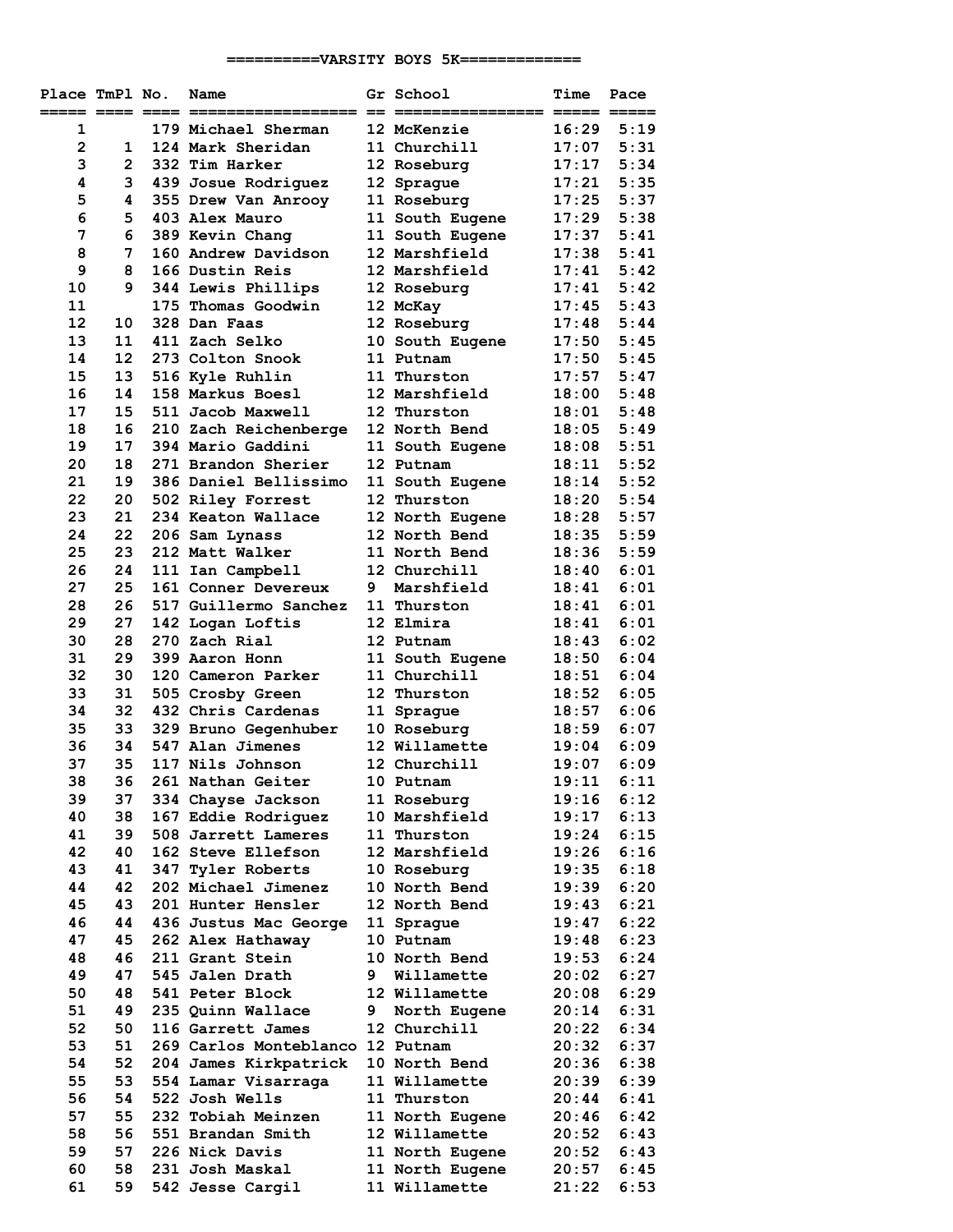**62 60 550 Eric Medina 10 Willamette 21:23 6:53 63 61 159 Josh Carter 12 Marshfield 21:25 6:54 64 62 562 Tim Andrews 12 Putnam 21:39 6:59 65 63 233 Alex Payne 11 North Eugene 21:47 7:01 66 64 440 Nathan Smith 12 Sprague 21:56 7:04 67 65 222 Travis Bradley 11 North Eugene 22:01 7:05 68 66 137 Hayden Harms 10 Elmira 22:16 7:10 69 67 443 Andrew Upchurch 11 Sprague 22:38 7:17 70 68 144 Zach Pew 9 Elmira 23:12 7:28 71 69 140 Jordan Locke 12 Elmira 24:20 7:50 72 70 146 Alan Sylvestre 12 Elmira 24:36 7:56 73 71 147 Cody Watson 11 Elmira 24:45 7:58 TEAM SCORES - VAR BOYS 1. South Eugene 5 6 11 17 19 (29) = 58 Alex Mauro, Kevin Chang, Zach Selko, Mario Gaddini, Daniel Bellissimo, Aaron Honn 2. Roseburg 2 4 9 10 33 (37) (41) = 58 Tim Harker, Drew Van Anrooy, Lewis Phillips, Dan Faas, Bruno Gegenhuber, Chayse Jackson, Tyler Roberts 3. Marshfield 7 8 14 25 38 (40) (61) = 92 Andrew Davidson, Dustin Reis, Markus Boesl, Conner Devereux, Eddie Rodriguez, Steve Ellefson, Josh Carter 4. Thurston 13 15 20 26 31 (39) (54) = 105 Kyle Ruhlin, Jacob Maxwell, Riley Forrest, Guillermo Sanchez, Crosby Green, Jarrett Lameres, Josh Wells 5. Putnam 12 18 28 36 45 (51) (62) = 139 Colton Snook, Brandon Sherier, Zach Rial, Nathan Geiter, Alex Hathaway, Carlos Monteblanco, Tim Andrews 6. Churchill 1 24 30 35 50 = 140 Mark Sheridan, Ian Campbell, Cameron Parker, Nils Johnson, Garrett James 7. North Bend 16 22 23 42 43 (46) (52) = 146 Zach Reichenberge, Sam Lynass, Matt Walker, Michael Jimenez, Hunter Hensler, Grant Stein, James Kirkpatrick 8. Sprague 3 32 44 64 67 = 210 Josue Rodriguez, Chris Cardenas, Justus Mac George, Nathan Smith, Andrew Upchurch 9. Willamette 34 47 48 53 56 (59) (60) = 238 Alan Jimenes, Jalen Drath, Peter Block, Lamar Visarraga, Brandan Smith, Jesse Cargil, Eric Medina 10. North Eugene 21 49 55 57 58 (63) (65) = 240 Keaton Wallace, Quinn Wallace, Tobiah Meinzen, Nick Davis, Josh Maskal, Alex Payne, Travis Bradley 11. Elmira 27 66 68 69 70 (71) = 300 Logan Loftis, Hayden Harms, Zach Pew, Jordan Locke, Alan Sylvestre, Cody Watson ======JUNIOR VARSITY GIRLS 3K=========**  Place TmPl No. Name **Gr School** Time Pace **===== ==== ==== ================== == ================ ===== ===== 1 1 371 Emma Lang 10 South Eugene 12:07 6:30 2 2 374 Anna Persmark 11 South Eugene 12:21 6:37 3 3 357 Genevieve Brandt 9 South Eugene 12:27 6:41**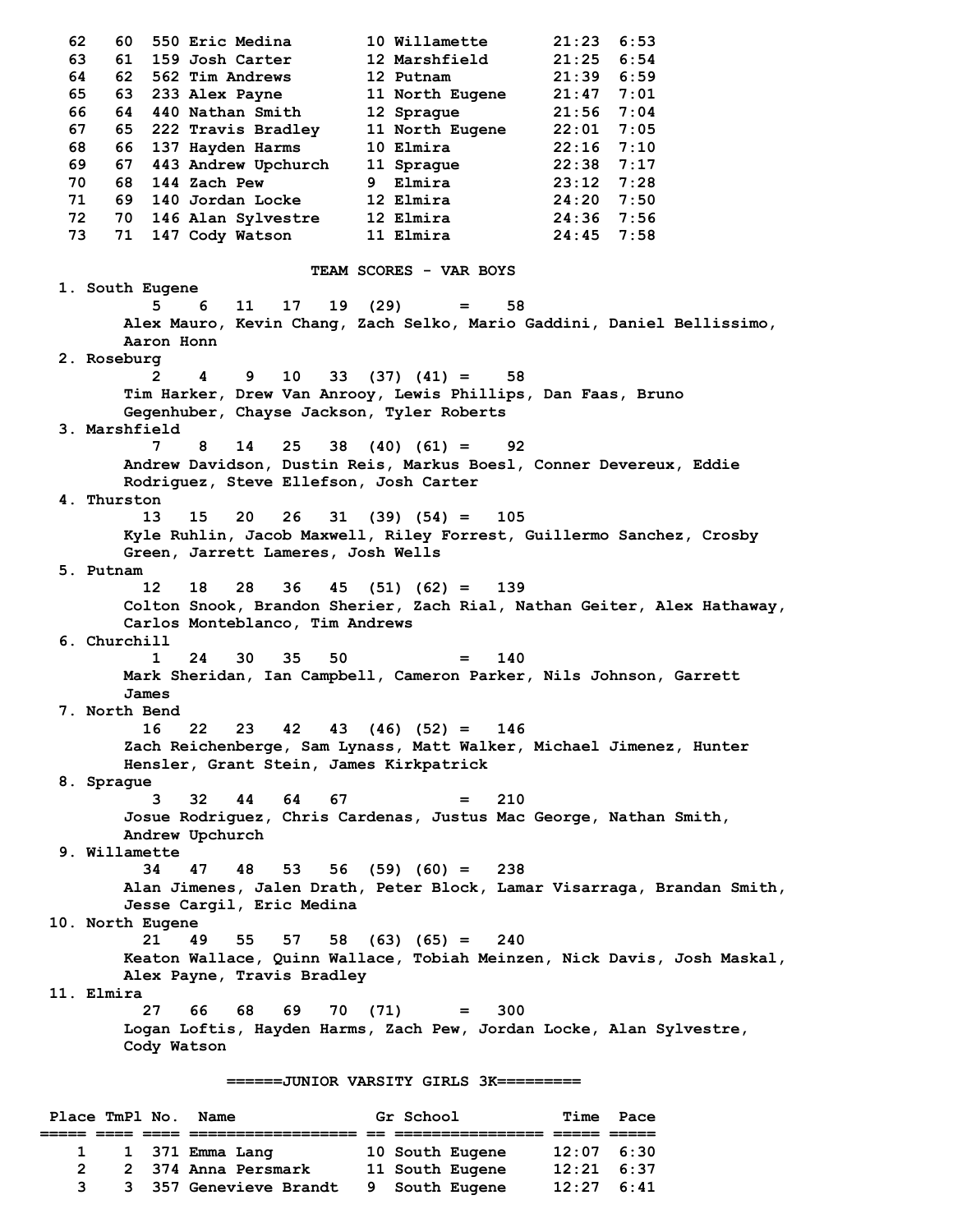| 4                 | 4  | 453 Rebeca Silva                       |    | 11 Springfield  | 12:39 | 6:47 |
|-------------------|----|----------------------------------------|----|-----------------|-------|------|
| 5                 | 5  | 378 Leisl Schnabel                     |    | 11 South Eugene | 12:41 | 6:48 |
| 6                 | 6  | 365 Michaela Gilmer                    |    | 10 South Eugene | 12:41 | 6:49 |
| 7                 | 7  | 292 Hayley Girod                       | 9  | Roseburg        | 12:44 | 6:50 |
| 8                 | 8  | 377 Katrin Schmidt                     |    | 11 South Eugene | 12:49 | 6:53 |
| 9                 | 9  | <b>381 Carlie Weber</b>                | 9  | South Eugene    | 12:49 | 6:53 |
| 10                |    | 369 Aimee Jones-Suemat 12 South Eugene |    |                 | 12:50 | 6:53 |
| 11                |    | 358 Cara Brastad                       |    | 11 South Eugene | 12:51 | 6:54 |
| $12 \overline{ }$ | 10 | <b>313 Natalie Stenbeck</b>            | 9  | Roseburg        | 12:52 | 6:54 |
| 13                |    | <b>364 Josie Dietel</b>                |    | 11 South Eugene | 12:59 | 6:58 |
| 14                |    | 360 Madison Burgdorfer 10 South Eugene |    |                 | 13:02 | 7:00 |
| 15                | 11 | 296 Jaclyn Humphrey                    | 9  | Roseburg        | 13:12 | 7:05 |
| 16                | 12 | 216 Jessica Garcia                     | 9  | North Eugene    | 13:18 | 7:08 |
| 17                |    | 372 Madeline McNally                   |    | 10 South Eugene | 13:24 | 7:12 |
| 18                |    | 103 Chelsea Dahn                       |    | 12 Churchill    | 13:29 | 7:14 |
| 19                | 13 | 483 Magali Martinez                    |    | 10 Thurston     | 13:39 | 7:20 |
| 20                | 14 |                                        |    |                 | 13:40 | 7:20 |
| 21                |    | 449 Carly Hammer                       |    | 10 Springfield  |       |      |
|                   | 15 | 215 Helen Cutting                      | 9. | North Eugene    | 13:41 | 7:21 |
| 22                | 16 | 301 Julia Ma                           | 9  | Roseburg        | 13:43 | 7:22 |
| 23                | 17 | 451 Hailey Meekins                     |    | 11 Springfield  | 13:45 | 7:23 |
| 24                | 18 | 221 Rheanna Williams                   | 9  | North Eugene    | 13:45 | 7:23 |
| 25                | 19 | 494 Riley Westerfield                  |    | 11 Thurston     | 13:46 | 7:23 |
| 26                | 20 | 492 Kayla Stevens                      |    | 10 Thurston     | 13:48 | 7:24 |
| 27                | 21 | 309 Rebecca Rhines                     |    | 10 Roseburg     | 13:59 | 7:30 |
| 28                |    | 379 Robyn Steuber                      |    | 12 South Eugene | 14:14 | 7:38 |
| 29                | 22 | 219 Jannell Jensen                     |    | 12 North Eugene | 14:15 | 7:39 |
| 30                |    | 237 Kelsey Burns                       | 9  | Putnam          | 14:16 | 7:39 |
| 31                | 23 | 214 Mandy Brown                        |    | 12 North Eugene | 14:21 | 7:42 |
| 32                | 24 | 288 Ashley Dombrowski                  |    | 10 Roseburg     | 14:25 | 7:44 |
| 33                | 25 | 197 Larissa Schreiber                  | 9  | North Bend      | 14:26 | 7:45 |
| 34                | 26 | 476 Brittany Hendricks 11 Thurston     |    |                 | 14:30 | 7:47 |
| 35                |    | 102 Delaney Bennion                    |    | 10 Churchill    | 14:30 | 7:47 |
| 36                | 27 | 419 Lindsay McWilliams 10 Sprague      |    |                 | 14:32 | 7:48 |
| 37                | 28 | 289 Brandy Duval                       | 9. | Roseburg        | 14:33 | 7:48 |
| 38                | 29 | 446 Kassandra Dolan                    |    | 12 Springfield  | 14:40 | 7:52 |
| 39                | 30 | 189 Jessica Head                       |    | 12 North Bend   | 14:41 | 7:53 |
| 40                |    | 298 Marissa Kagele                     |    | 11 Roseburg     | 14:42 | 7:53 |
| 41                |    | 299 Jessie Kennedy                     |    | 12 Roseburg     | 14:46 | 7:56 |
| 42                |    | 286 Taylor Cuilty                      |    | 10 Roseburg     | 14:50 | 7:58 |
| 43                |    | 305 Brandy Nugent                      |    | 9 Roseburg      | 14:52 | 7:58 |
| 44                | 31 | 428 Nicola Young                       | 9  | Sprague         | 14:52 | 7:59 |
| 45                |    | 303 Ally Malone                        | 9  | Roseburg        | 14:58 | 8:02 |
| 46                |    | 312 Alexandrea Standri 10 Roseburg     |    |                 | 15:01 | 8:04 |
| 47                | 32 | 469 Savana Cochrane                    | 9  | Thurston        | 15:01 | 8:04 |
| 48                |    | 304 Jessica Nelson                     |    | 9 Roseburg      | 15:02 | 8:04 |
| 49                | 33 | 423 Maho Urano                         |    | 10 Sprague      | 15:02 | 8:04 |
| 50                |    | 277 Aulani Aviles                      | 9. | Roseburg        | 15:05 | 8:05 |
| 51                | 34 | 180 Elizabeth Beechly                  |    | 11 North Bend   | 15:15 | 8:11 |
| 52                |    | 382 Emily Wheeler                      |    | 10 South Eugene | 15:17 | 8:12 |
| 53                |    | 302 Julianna Maddux                    |    | 10 Roseburg     | 15:19 | 8:13 |
| 54                | 35 | 217 Alejandra Gomez                    |    | 11 North Eugene | 15:20 | 8:14 |
| 55                |    | 290 Erika Engstrom                     |    | 12 Roseburg     | 15:21 | 8:14 |
| 56                | 36 | 192 Brittany Orchard                   |    | 10 North Bend   | 15:26 | 8:17 |
| 57                | 37 | 468 Rebecca Carlisle                   | 9  | Thurston        | 15:28 | 8:18 |
| 58                |    |                                        |    |                 |       | 8:20 |
|                   |    | 278 Michaela Bailey                    |    | 11 Roseburg     | 15:32 |      |
| 59                | 38 | 472 Samantha Ebeling                   |    | 9 Thurston      | 15:33 | 8:21 |
| 60                |    | 295 Alison Heverly                     |    | 11 Roseburg     | 15:36 | 8:22 |
| 61                | 39 | 416 Ashleigh Davis                     | 9  | Spraque         | 15:39 | 8:24 |
| 62                |    | 132 Rachel Smith                       |    | 10 Elmira       | 15:39 | 8:24 |
| 63                |    | 282 Katherine Brady                    |    | 11 Roseburg     | 15:44 | 8:27 |
| 64                |    | 308 Veronica Puga                      |    | 12 Roseburg     | 15:45 | 8:27 |
| 65                |    | 467 Alexis Byers                       | 9  | Thurston        | 15:46 | 8:28 |
| 66                |    | 560 Smith McKinley                     |    | 11 ELMIRA       | 15:50 | 8:30 |
| 67                |    | 307 Lischa Ohlde                       |    | 12 Roseburg     | 15:50 | 8:30 |
| 68                | 40 | 188 Robin Harter                       |    | 10 North Bend   | 15:51 | 8:30 |
| 69                |    | 172 Ariday Garcia                      |    | 12 McKay        | 15:51 | 8:31 |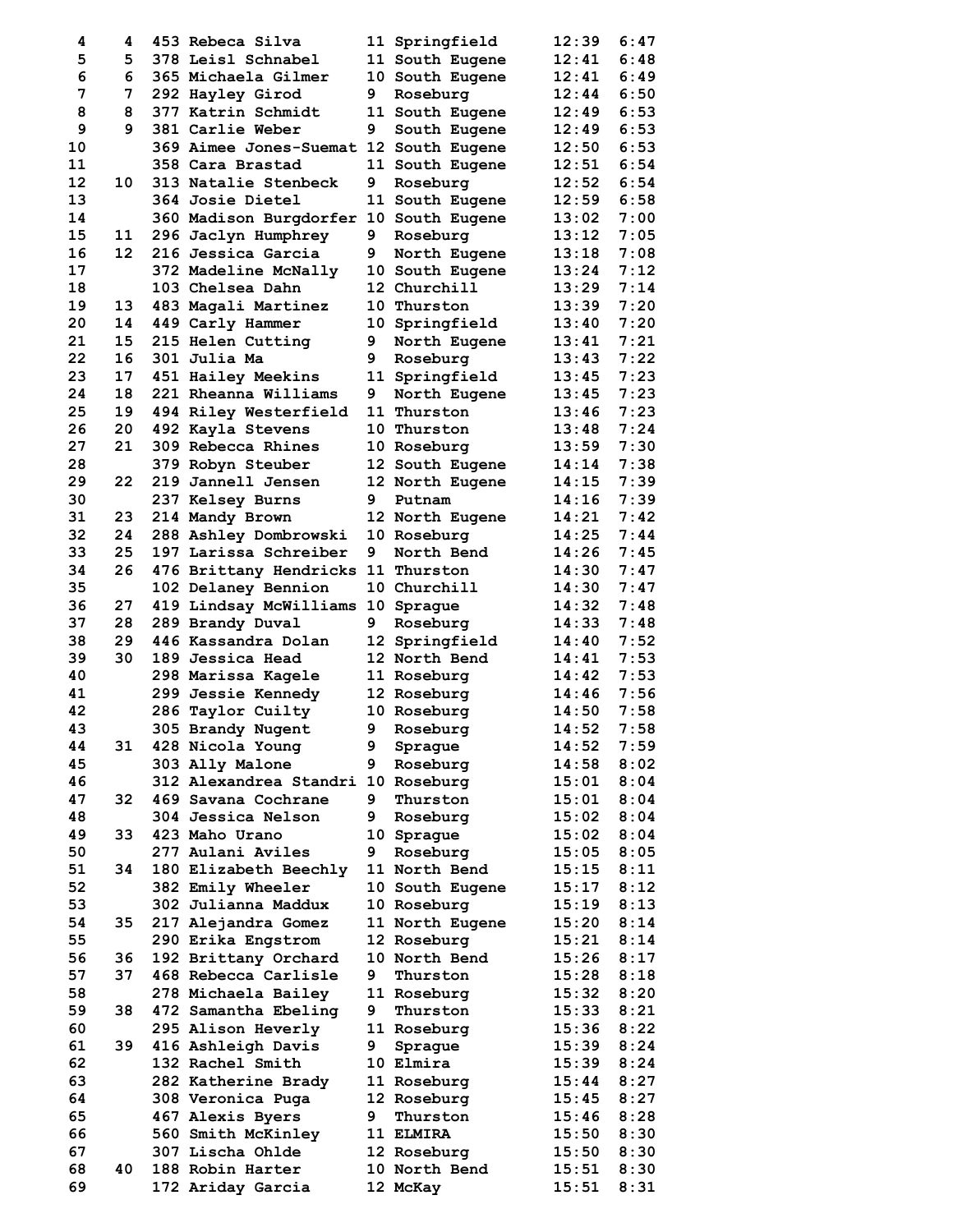| 70  |                                                  |    | 526 Bailey Dean                                                        |      | 10 Willamette                      | 15:52            | 8:31 |
|-----|--------------------------------------------------|----|------------------------------------------------------------------------|------|------------------------------------|------------------|------|
| 71  |                                                  |    | 128 Caitlin Johnson                                                    |      | 11 Elmira                          | 15:54            | 8:32 |
| 72  |                                                  |    | 537 McKenzie Travernie 10 Willamette                                   |      |                                    | 16:00            | 8:35 |
| 73  |                                                  |    | 479 Jordan Kanewa                                                      |      | 12 Thurston                        | 16:00            | 8:35 |
| 74  |                                                  |    | 171 Emily Deless                                                       |      | 11 McKay                           | 16:04            | 8:37 |
| 75  |                                                  |    | 490 Bethany Smith                                                      | 9    | Thurston                           | 16:19            | 8:45 |
| 76  |                                                  |    | 478 Mattie Holt                                                        |      | 10 Thurston                        | 16:19            | 8:46 |
|     |                                                  |    |                                                                        |      |                                    |                  |      |
| 77  |                                                  |    | 471 Nicole Dickson                                                     |      | 12 Thurston                        | 16:20            | 8:46 |
| 78  |                                                  |    | 297 Ashli Johnsen                                                      |      | 11 Roseburg                        | 16:21            | 8:46 |
| 79  |                                                  |    | 110 Laura Wren                                                         |      | 12 Churchill                       | 16:28            | 8:50 |
| 80  |                                                  |    | 280 Serena Board                                                       |      | 11 Roseburg                        | 16:40            | 8:57 |
| 81  | 41                                               |    | 427 Liz Young                                                          |      | 10 Sprague                         | 16:41            | 8:57 |
| 82  |                                                  |    |                                                                        |      |                                    |                  |      |
|     | 42                                               |    | 195 Courtney Richardso 11 North Bend                                   |      |                                    | 16:50            | 9:02 |
| 83  |                                                  |    | 133 Sierra Stokes                                                      |      | 10 Elmira                          | 16:54            | 9:04 |
| 84  | 43                                               |    | 454 Lexi Smith                                                         | 9    | Springfield                        | 16:55            | 9:05 |
| 85  |                                                  |    | 291 Kirsten Fox                                                        |      | 11 Roseburg                        | 17:05            | 9:10 |
| 86  | 44                                               |    | 425 Brittany Warren                                                    | 9.   | Sprague                            | $\mathtt{17:07}$ | 9:11 |
| 87  |                                                  |    | 480 Sarah Kennedy                                                      |      | 10 Thurston                        | 17:09            | 9:12 |
|     |                                                  |    |                                                                        |      |                                    |                  |      |
| 88  |                                                  |    | 310 Laura Richardson                                                   |      | 10 Roseburg                        | 17:11            | 9:13 |
| 89  |                                                  |    | 491 Rachel Stanton                                                     |      | 11 Thurston                        | 17:11            | 9:14 |
| 90  |                                                  |    | 559 Alcaraz Maria                                                      | 9    | <b>ROSEBURG</b>                    | 17:12            | 9:14 |
| 91  | 45                                               |    | 182 Ashley Brooks                                                      |      | 9 North Bend                       | 17:14            | 9:15 |
| 92  |                                                  |    | 564 Chelsea Tree                                                       |      | 9 THURSTON                         | 17:15            | 9:15 |
| 93  |                                                  |    | 287 Tristan Dahl                                                       |      |                                    | 17:20            | 9:18 |
|     |                                                  |    |                                                                        | 9    | Roseburg                           |                  |      |
| 94  |                                                  |    | 281 Morgan Boggs                                                       |      | 11 Roseburg                        | 17:32            | 9:25 |
| 95  |                                                  |    | 238 Michelle Craig                                                     |      | 12 Putnam                          | 17:44            | 9:31 |
| 96  |                                                  |    | 538 Sandra Woodworth                                                   |      | 11 Willamette                      | 17:48            | 9:33 |
| 97  |                                                  |    | 251 Emma Rich                                                          |      | 10 Putnam                          | 17:58            | 9:39 |
| 98  | 46                                               |    | 447 Rebecca Dukes                                                      |      | 10 Springfield                     | 18:16            | 9:48 |
| 99  | 47                                               |    |                                                                        |      | 11 SPRINGFIELD                     | 18:20            | 9:50 |
|     |                                                  |    | 558 Cylvia Davis                                                       |      |                                    |                  |      |
| 100 |                                                  |    | 484 Mikayla Mehl                                                       |      | 11 Thurston                        | 18:29            | 9:55 |
| 101 |                                                  |    | 247 Mary Johnson                                                       |      | 11 Putnam                          | $18:45$ $10:04$  |      |
| 102 |                                                  |    | 475 Ashley Greenacre                                                   |      | 11 Thurston                        | $19:01$ $10:12$  |      |
| 103 |                                                  |    | 487 Bethany Rauch                                                      | 9    | Thurston                           | 19:23 10:24      |      |
| 104 |                                                  |    | 534 Hannah Nealy                                                       |      | 9 Willamette                       | 20:28 10:59      |      |
| 105 |                                                  |    | 456 Rachel Whitmer                                                     |      | 10 Springfield                     | $21:04$ $11:18$  |      |
|     |                                                  |    |                                                                        |      | Thurston                           |                  |      |
| 106 |                                                  |    | 466 Nicole Buescher                                                    | 9    |                                    | $21:17$ $11:25$  |      |
|     |                                                  |    |                                                                        |      |                                    |                  |      |
|     |                                                  |    |                                                                        |      | <b>TEAM SCORES - JV GIRLS</b>      |                  |      |
|     | 1. South Eugene                                  |    |                                                                        |      |                                    |                  |      |
|     |                                                  | 1  | $\mathbf{2}^{\prime}$<br>$3^{\circ}$<br>5.<br>6                        |      | $(8)$ $(9) =$<br>17                |                  |      |
|     |                                                  |    | Emma Lang, Anna Persmark, Genevieve Brandt, Leisl Schnabel, Michaela   |      |                                    |                  |      |
|     |                                                  |    | Gilmer, Katrin Schmidt, Carlie Weber                                   |      |                                    |                  |      |
|     |                                                  |    |                                                                        |      |                                    |                  |      |
|     | 2. Roseburg                                      |    |                                                                        |      |                                    |                  |      |
|     |                                                  | 7  | 10<br>11<br>16                                                         |      | $21 \quad (24) \quad (28) =$<br>65 |                  |      |
|     |                                                  |    | Hayley Girod, Natalie Stenbeck, Jaclyn Humphrey, Julia Ma, Rebecca     |      |                                    |                  |      |
|     |                                                  |    | Rhines, Ashley Dombrowski, Brandy Duval                                |      |                                    |                  |      |
|     | 3. North Eugene                                  |    |                                                                        |      |                                    |                  |      |
|     |                                                  | 12 | 18<br>22<br>15                                                         |      | 23 (35)<br>90<br>$=$               |                  |      |
|     |                                                  |    |                                                                        |      |                                    |                  |      |
|     |                                                  |    | Jessica Garcia, Helen Cutting, Rheanna Williams, Jannell Jensen, Mandy |      |                                    |                  |      |
|     |                                                  |    | Brown, Alejandra Gomez                                                 |      |                                    |                  |      |
|     | 4. Springfield                                   |    |                                                                        |      |                                    |                  |      |
|     |                                                  | 4  | 17<br>14                                                               |      | $29$ 43 (46) (47) =<br>107         |                  |      |
|     |                                                  |    | Rebeca Silva, Carly Hammer, Hailey Meekins, Kassandra Dolan, Lexi      |      |                                    |                  |      |
|     |                                                  |    | Smith, Rebecca Dukes, Cylvia Davis                                     |      |                                    |                  |      |
|     |                                                  |    |                                                                        |      |                                    |                  |      |
|     | 5. Thurston                                      |    |                                                                        |      |                                    |                  |      |
|     |                                                  | 13 | 19<br>20<br>26<br>32                                                   |      | $(37)$ $(38)$ =<br>110             |                  |      |
|     |                                                  |    | Magali Martinez, Riley Westerfield, Kayla Stevens, Brittany            |      |                                    |                  |      |
|     |                                                  |    | Hendrickson, Savana Cochrane, Rebecca Carlisle, Samantha Ebeling       |      |                                    |                  |      |
|     | 6. North Bend                                    |    |                                                                        |      |                                    |                  |      |
|     |                                                  | 25 | 30<br>34<br>36<br>40                                                   |      | $(42)$ $(45)$ =<br>165             |                  |      |
|     |                                                  |    |                                                                        |      |                                    |                  |      |
|     |                                                  |    | Larissa Schreiber, Jessica Head, Elizabeth Beechly, Brittany Orchard,  |      |                                    |                  |      |
|     | Robin Harter, Courtney Richardson, Ashley Brooks |    |                                                                        |      |                                    |                  |      |
|     | 7. Sprague                                       |    |                                                                        |      |                                    |                  |      |
|     |                                                  | 27 | 31<br>39<br>33<br>41                                                   | (44) | 171<br>$=$                         |                  |      |
|     |                                                  |    | Lindsay McWilliams, Nicola Young, Maho Urano, Ashleigh Davis, Liz      |      |                                    |                  |      |
|     |                                                  |    |                                                                        |      |                                    |                  |      |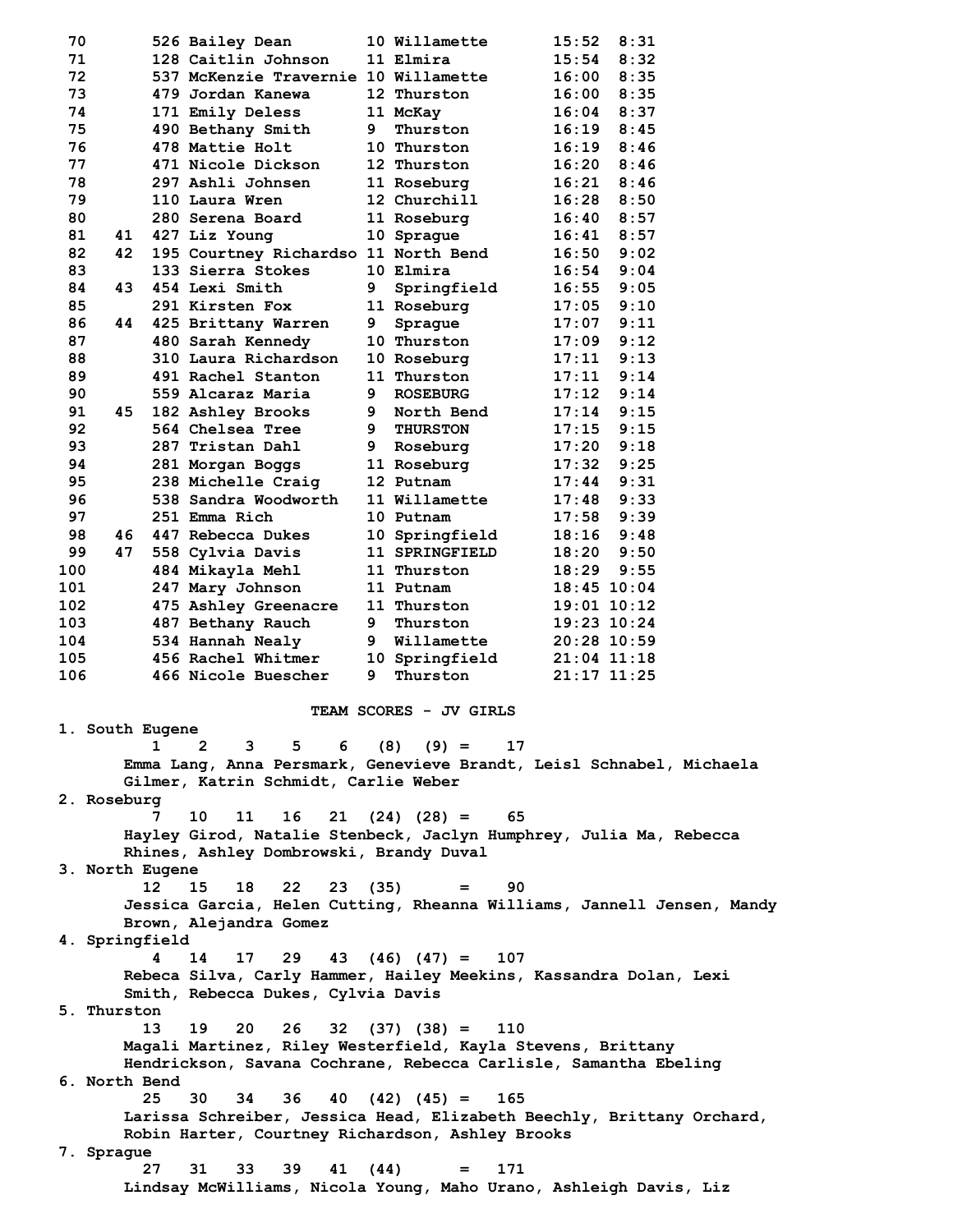## **==========VARSITY GIRLS 5K===========**

| Place TmPl No.     |                | Name                                 |   | Gr School          | <b>Time</b>           | Pace |
|--------------------|----------------|--------------------------------------|---|--------------------|-----------------------|------|
| ===== ==== ==== == |                |                                      |   | $==$ $== == == ==$ | $=$ ==== $=$ $=$ ==== |      |
| 1                  | 1              | 367 Amelia Helmick                   |   | 11 South Eugene    | 20:17                 | 6:32 |
| $\overline{2}$     | $\overline{2}$ | 383 Nora Wilson                      |   | 11 South Eugene    | 20:20                 | 6:33 |
| 3                  | 3              | 370 Paige Kouba                      |   | 10 South Eugene    | 20:20                 | 6:33 |
| 4                  | 4              | 242 Michaela Freeby                  |   | 11 Putnam          | 20:39                 | 6:39 |
| 5                  | 5              | 196 Katie Romanko                    |   | 11 North Bend      | 20:53                 | 6:44 |
| 6                  | 6              | 362 Erin Clark                       | 9 | South Eugene       | 21:01                 | 6:46 |
| 7                  |                | <b>218 Rachel Jensen</b>             |   | 12 North Eugene    | 21:14                 | 6:50 |
| 8                  | 7              | 450 Caitlynn Holmes                  |   | 12 Springfield     | 21:20                 | 6:52 |
| 9                  | 8              | 373 Alia Mowery                      |   | 11 South Eugene    | 21:22                 | 6:53 |
| 10                 | 9              | 363 Meredith Dehaas                  |   | 12 South Eugene    | 21:38                 | 6:58 |
| 11                 |                | 173 Sarah Jabin                      |   | 12 McKay           | 21:42                 | 6:59 |
| 12                 | 10             | 415 Hannah Cohen                     |   | 12 Sprague         | 21:55                 | 7:04 |
| 13                 |                | 220 Katie Peterson                   |   | 12 North Eugene    | 22:26                 | 7:14 |
| 14                 | 11             | 306 Bryanna Oelrich                  |   | 12 Roseburg        | 22:32                 | 7:16 |
| 15                 | 12             | 486 Hailey Petersen                  |   | 12 Thurston        | 22:37                 | 7:17 |
| 16                 | 13             | 445 Rhonda Costin                    |   | 10 Springfield     | 22:43                 | 7:19 |
| 17                 | 14             | 154 Tori Scott                       |   | 12 Marshfield      | 22:44                 | 7:19 |
| 18                 |                | 213 Anna Aarons                      |   | 11 North Eugene    | 22:53                 | 7:22 |
| 19                 | 15             | 481 Suzanne Lande                    |   | 12 Thurston        | 22:57                 | 7:23 |
| 20                 | 16             | 417 Hannah Kuizenga                  |   | 11 Sprague         | 22:59                 | 7:24 |
| 21                 | 17             | 489 Lauren Renie                     |   | 12 Thurston        | 23:13                 | 7:29 |
| 22                 | 18             | 183 Zenora Burris                    | 9 | North Bend         |                       | 7:31 |
|                    |                |                                      |   |                    | 23:19                 | 7:35 |
| 23                 |                | 178 Sarah Sherman                    |   | 10 McKenzie        | 23:33                 |      |
| 24                 | 19             | 477 Katie Hoechlin                   |   | 12 Thurston        | 23:39                 | 7:37 |
| 25                 | 20             | 105 Lydia Huey                       |   | 11 Churchill       | 23:42                 | 7:38 |
| 26                 | 21             | 151 Jasmine Meline                   |   | 9 Marshfield       | 23:45                 | 7:39 |
| 27                 | 22             | 106 Betsy Morgan                     |   | 11 Churchill       | 23:51                 | 7:41 |
| 28                 | 23             | 448 Jessica Gonzalez                 |   | 12 Springfield     | 23:51                 | 7:41 |
| 29                 | 24             | 187 Courtney Greif                   |   | 10 North Bend      | 23:54                 | 7:42 |
| 30                 | 25             | 129 Ashliegh McIntyre                |   | 12 Elmira          | 23:59                 | 7:43 |
| 31                 | 26             | 279 Alex Bing                        |   | 12 Roseburg        | 24:02                 | 7:44 |
| 32                 | 27             | 104 Avalon Derlacki                  |   | 10 Churchill       | 24:04                 | 7:45 |
| 33                 | 28             | 107 Claire Neyman                    |   | 12 Churchill       | 24:06                 | 7:46 |
| 34                 | 29             | 294 Rylie Hancock                    |   | 12 Roseburg        | 24:07                 | 7:46 |
| 35                 | 30             | 191 Kelli Kronsberg                  |   | 12 North Bend      | 24:11                 | 7:47 |
| 36                 | 31             | 444 Melissa Booth                    |   | 12 Springfield     | 24:12                 | 7:48 |
| 37                 | 32             | 311 Stephanie Richards 12 Roseburg   |   |                    | 24:14                 | 7:48 |
| 38                 | 33             | 557 Rachael Nelson 11 Sprague        |   |                    | 24:36                 | 7:55 |
| 39                 | 34             | 149 Rise Campbell                    |   | 12 Marshfield      | 24:47                 | 7:59 |
| 40                 | 35             | 420 Heidi Rasberry                   |   | 11 Sprague         | 24:50                 | 8:00 |
| 41                 | 36             | 130 Alexandra Schaffer 12 Elmira     |   |                    | 24:53                 | 8:01 |
| 42                 | 37             | 246 Ronni Jarmer                     |   | 12 Putnam          | 24:56                 | 8:02 |
| 43                 | 38             | 535 Taylor (cap Nelson 12 Willamette |   |                    | 25:07                 | 8:05 |
| 44                 | 39             | 424 Katie Waldroop                   |   | 12 Sprague         | 25:22                 | 8:10 |
| 45                 | 40             | 184 Kenzie Cossey                    |   | 10 North Bend      | 25:25                 | 8:11 |
| 46                 |                | 174 Guadalupe Quevodo                |   | 11 McKay           | 25:28                 | 8:12 |
| 47                 | 41             | 293 Hannah Hallgrimson 12 Roseburg   |   |                    | 25:29                 | 8:13 |
| 48                 | 42             | 488 Kelsie Renie                     |   | 11 Thurston        | 25:37                 | 8:15 |
| 49                 | 43             | 101 Nicole Adkisson                  |   | 10 Churchill       | 25:38                 | 8:15 |
| 50                 | 44             | 532 Shana Martin                     |   | 10 Willamette      | 25:45                 | 8:18 |
| 51                 | 45             | 426 Emma Young                       |   | 11 Sprague         | 25:57                 | 8:21 |
| 52                 | 46             | 181 Alycia Brainard                  |   | 12 North Bend      | 26:14                 | 8:27 |
| 53                 | 47             | 527 Rebecca Falleur                  |   | 10 Willamette      | 26:27                 | 8:31 |
| 54                 | 48             | 524 Kenadee Bargett                  |   | 11 Willamette      | 26:29                 | 8:32 |
| 55                 | 49             | 314 Kendra Walters                   |   | 11 Roseburg        | 26:31                 | 8:32 |
| 56                 | 50             | 455 Elizabeth Thramer                |   | 12 Springfield     | 26:40                 | 8:35 |
| 57                 | 51             | 533 Xenia Nava-Valdivi 10 Willamette |   |                    | 26:54                 | 8:40 |
| 58                 | 52             | 152 Reine Pavlik                     |   | 12 Marshfield      | 27:14                 | 8:46 |
| 59                 | 53             | 240 Sonja Ellicott                   |   | 12 Putnam          | 27:28                 | 8:51 |
| 60                 | 54             | 127 Savannah Church                  |   | 12 Elmira          | 27:39                 | 8:54 |